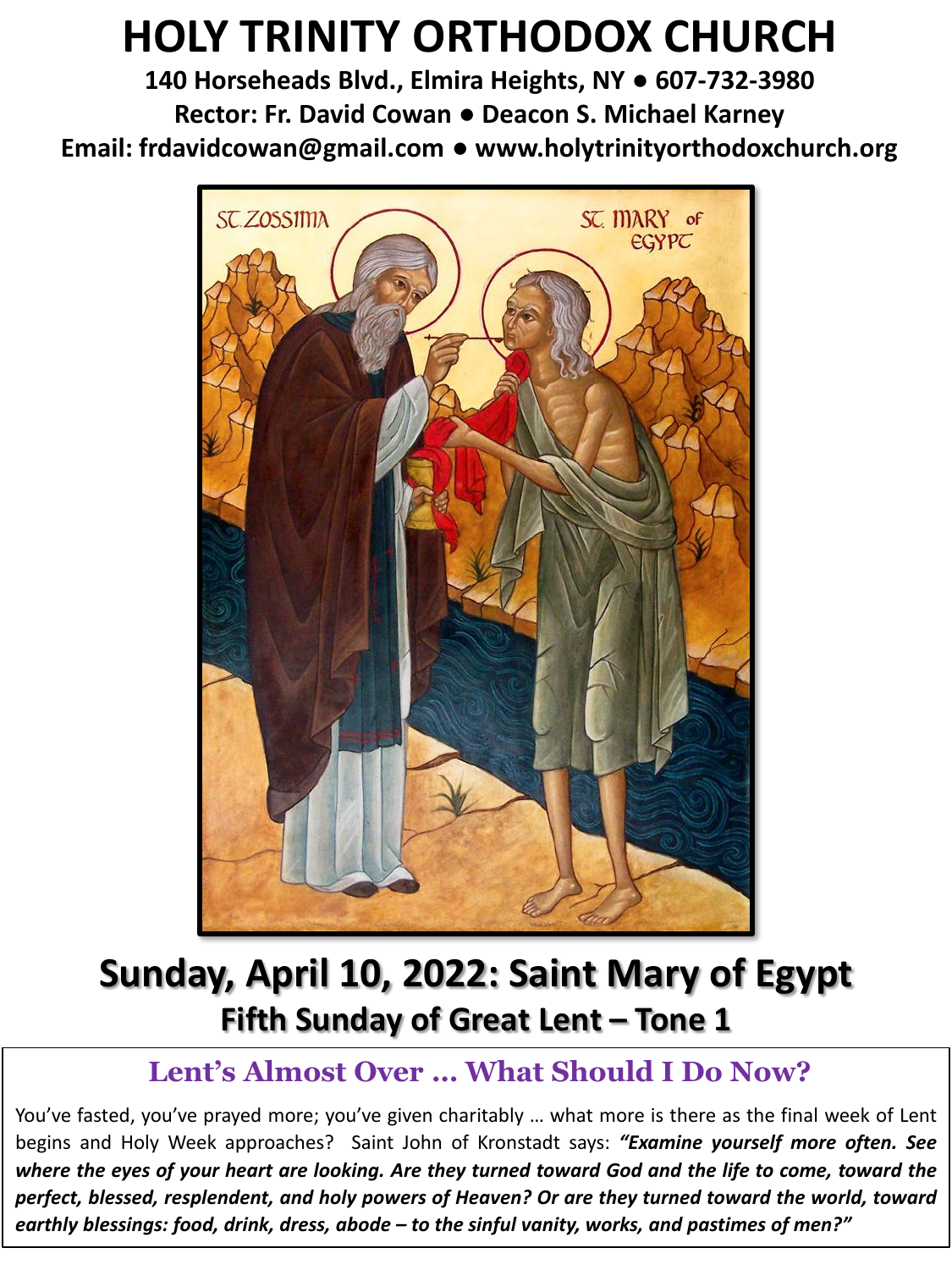# **SERVICES AND ACTIVITIES**

*Most Services May Be Joined by Live Stream at Web Address [www.facebook.com/htocelmiraheights](http://www.facebook.com/htocelmiraheights) or go to [www.YouTube.com](http://www.youtube.com/) and search for "Holy Trinity Church Elmira Heights NY"*

### **Today – Fifth Sunday of Lent: Saint Mary of Egypt**

- 8:40 AM *Third and Sixth Hours* 9:00 AM *Divine Liturgy* followed by Fellowship Hour, Choir Rehearsal, Church School and Teen Group **Wednesday, April 13**
	- 5:30 PM Private Confession Available
	- 6:30 PM *Liturgy of the Pre-Sanctified Gifts*

### **Friday, April 15**

9:00 AM *Liturgy of the Pre-Sanctified Gifts*

### **Saturday, April 16 – The Raising of Lazarus (Lazarus Saturday)**

- 9:00 AM Children's and Families' Confessions
- 9:40 AM *Third and Sixth Hours*
- 10:00 AM *Divine Liturgy of Lazarus Saturday,* followed by Breakfast and Decorating the Church
- 5:00 PM *Great Vespers & Litya – Entry of the Lord Into Jerusalem*; Private Confession Afterward

#### **Sunday, April 17 – Great Feast of the Entry of the Lord Into Jerusalem – Palm Sunday**  8:40 AM *Third and Sixth Hours*

- 9:00 AM *Divine Liturgy; Blessing of Palms & Pussy Willows; and Procession Around the Church*  Followed by Fellowship Hour
- 5:00 PM *Bridegroom Matins of Holy Monday*; Private Confession Available Afterward

**Many Thanks to all who made Friday's visit with Archbishop Michael very special! Fifty-one of us shared a beautiful Pre-Sanctified** 

**Liturgy, a delicious Pot Luck supper, and an inspiring** 

**slide show by His Eminence, on Walking in the Steps of Our Savior in the Holy Land!** 

# USE A TEXT MESSAGE OR THE WORLD WIDE WEB TO CONTRIBUTE TO YOUR PARISH – ONCE OR REGULARLY:

- Text the word "give" to  $(607)$  304-3222; or
- *Online:* Visit https:htocehny.breezechms.com/give/online

Whichever way you choose, you will be guided through instructions to set up a recurring donation (weekly, every 2 weeks, monthly, or yearly) or a one-time donation.

If possible, please check the box on the screen that says: □ "Add \$\_\_.\_\_ to cover the processing fee". This ensures that the parish receives the full amount of your intended stewardship, if you cover the processing fee of about 3 percent of your donation.

If you select an automatic, repeating donation, this helps the parish to receive your stewardship even on Sundays when you are not in church – maintaining the regular funding needed to support the ministries and regular operations of Holy Trinity Church.

# Thank you!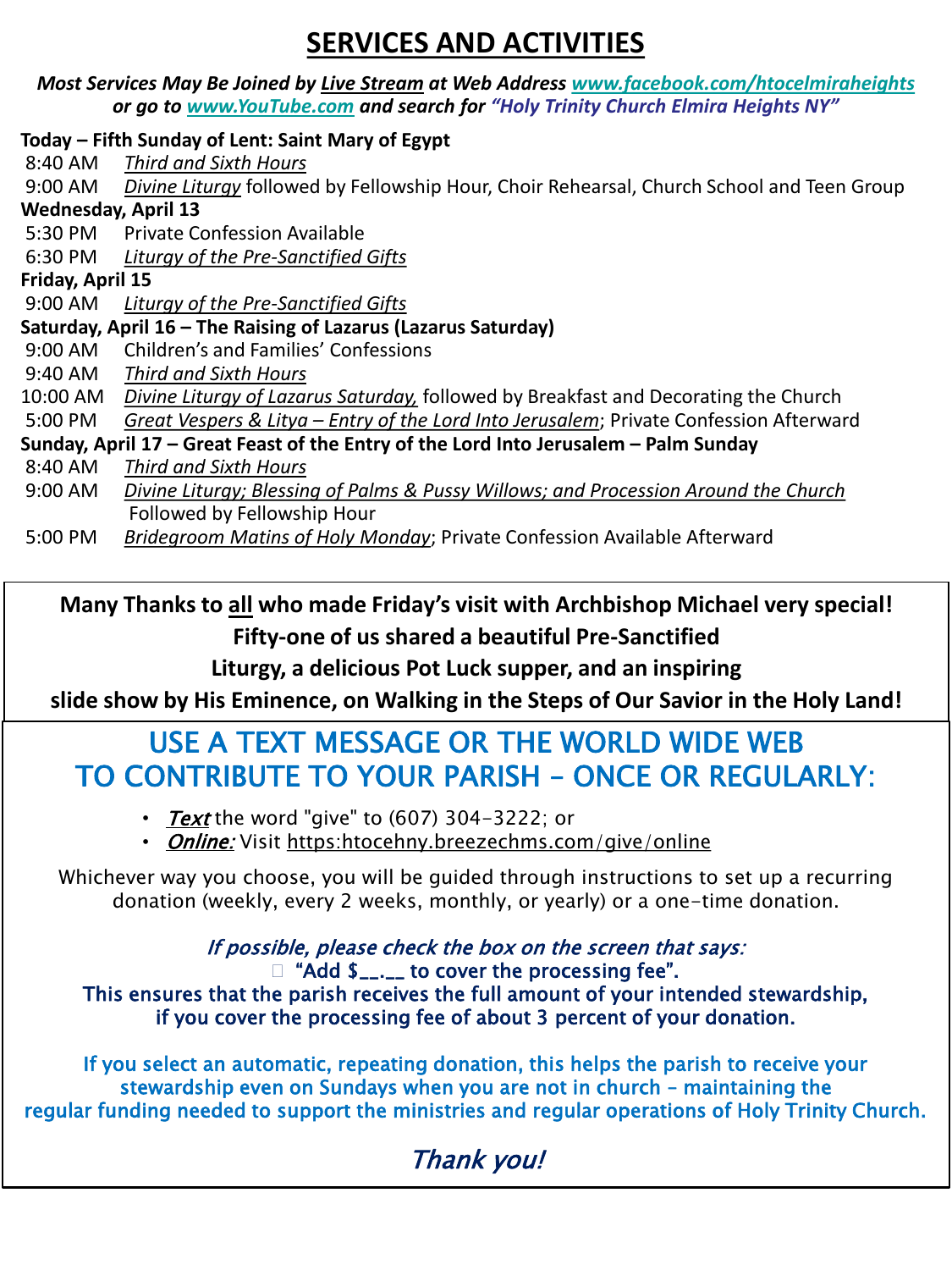#### **SCRIPTURE READINGS**

**EPISTLES Hebrews 9:11-14** Brethren: When Christ appeared as a high priest of the good things that have come, then through the greater and more perfect tent (not made with hands, that is, not of this creation) He entered once for all into the Holy Place, taking not the blood of goats and calves but His own blood, thus securing an eternal redemption. For if the sprinkling of defiled persons with the blood of goats and bulls and with the ashes of a heifer sanctifies for the purification of the flesh, how much more shall the blood of Christ, Who through the eternal Spirit offered Himself without blemish to God, purify your conscience from dead works to serve the living God. **Galatians 3:23-29** Brethren: Now before faith came, we were confined under the law, kept under restraint until faith should be revealed. So that the law was our custodian until Christ came, that we might be justified by faith. But now that faith has come, we are no longer under a custodian; for in Christ Jesus you are all sons of God, through faith. For as many of you as were baptized into Christ have put on Christ. There is neither Jew nor Greek, there is neither slave nor free, there is neither male nor female; for you are all one in Christ Jesus. And if you are Christ's, then you are Abraham's offspring, heirs according to promise.

**GOSPELS Mark 10:32-45** At that time, they were on the road, going up to Jerusalem, and Jesus was going before them; and they were amazed. And as they followed they were afraid. Then He took the twelve aside again and began to tell them the things that would happen to Him: "Behold, we are going up to Jerusalem, and the Son of Man will be betrayed to the chief priests and to the scribes; and they will condemn Him to death and deliver Him to the Gentiles; and they will mock Him, and scourge Him, and spit on Him, and kill Him. And the third day He will rise again." Then James and John, the sons of Zebedee, came to Him, saying, "Teacher, we want You to do for us whatever we ask." And He said to them, "What do you want Me to do for you?" They said to Him, "Grant us that we may sit, one on Your right hand and the other on Your left, in Your glory." But Jesus said to them, "You do not know what you ask. Are you able to drink the cup that I drink, and be baptized with the baptism that I am baptized with?" They said to Him, "We are able." So Jesus said to them, "You will indeed drink the cup that I drink, and with the baptism I am baptized with you will be baptized; but to sit on My right hand and on My left is not Mine to give, but it is for those for whom it is prepared." And when the ten heard it, they began to be greatly displeased with James and John. But Jesus called them to Himself and said to them, "You know that those who are considered rulers over the Gentiles lord it over them, and their great ones exercise authority over them. Yet it shall not be so among you; but whoever desires to become great among you shall be your servant. And whoever of you desires to be first shall be slave of all. For even the Son of Man did not come to be served, but to serve, and to give His life a ransom for many." **Luke 7:36-50** At that time, one of the Pharisees asked Jesus to eat with him. And He went to the Pharisee's house, and sat down to eat. And behold, a woman in the city who was a sinner, when she knew that Jesus sat at the table in the Pharisee's house, brought an alabaster flask of fragrant oil, and stood at His feet behind Him weeping; and she began to wash His feet with her tears, and wiped them with the hair of her head; and she kissed His feet and anointed them with the fragrant oil. Now when the Pharisee who had invited Him saw this, he spoke to himself, saying, "This Man, if He were a prophet, would know who and what manner of woman this is who is touching Him, for she is a sinner." And Jesus answered and said to him, "Simon, I have something to say to you." So he said, "Teacher, say it." "There was a certain creditor who had two debtors. One owed five hundred denarii, and the other fifty. And when they had nothing with which to repay, he freely forgave them both. Tell Me, therefore, which of them will love him more?" Simon answered and said, "I suppose the one whom he forgave more." And He said to him, "You have rightly judged." Then He turned to the woman and said to Simon, "Do you see this woman? I entered your house; you gave Me no water for My feet, but she has washed My feet with her tears and wiped them with the hair of her head. You gave Me no kiss, but this woman has not ceased to kiss My feet since the time I came in. You did not anoint My head with oil, but this woman has anointed My feet with fragrant oil. Therefore I say to you, her sins, which are many, are forgiven, for she loved much. But to whom little is forgiven, the same loves little." Then He said to her, "Your sins are forgiven." And those who sat at the table with Him began to say to themselves, "Who is this who even forgives sins?" Then He said to the woman, "Your faith has saved you. Go in peace."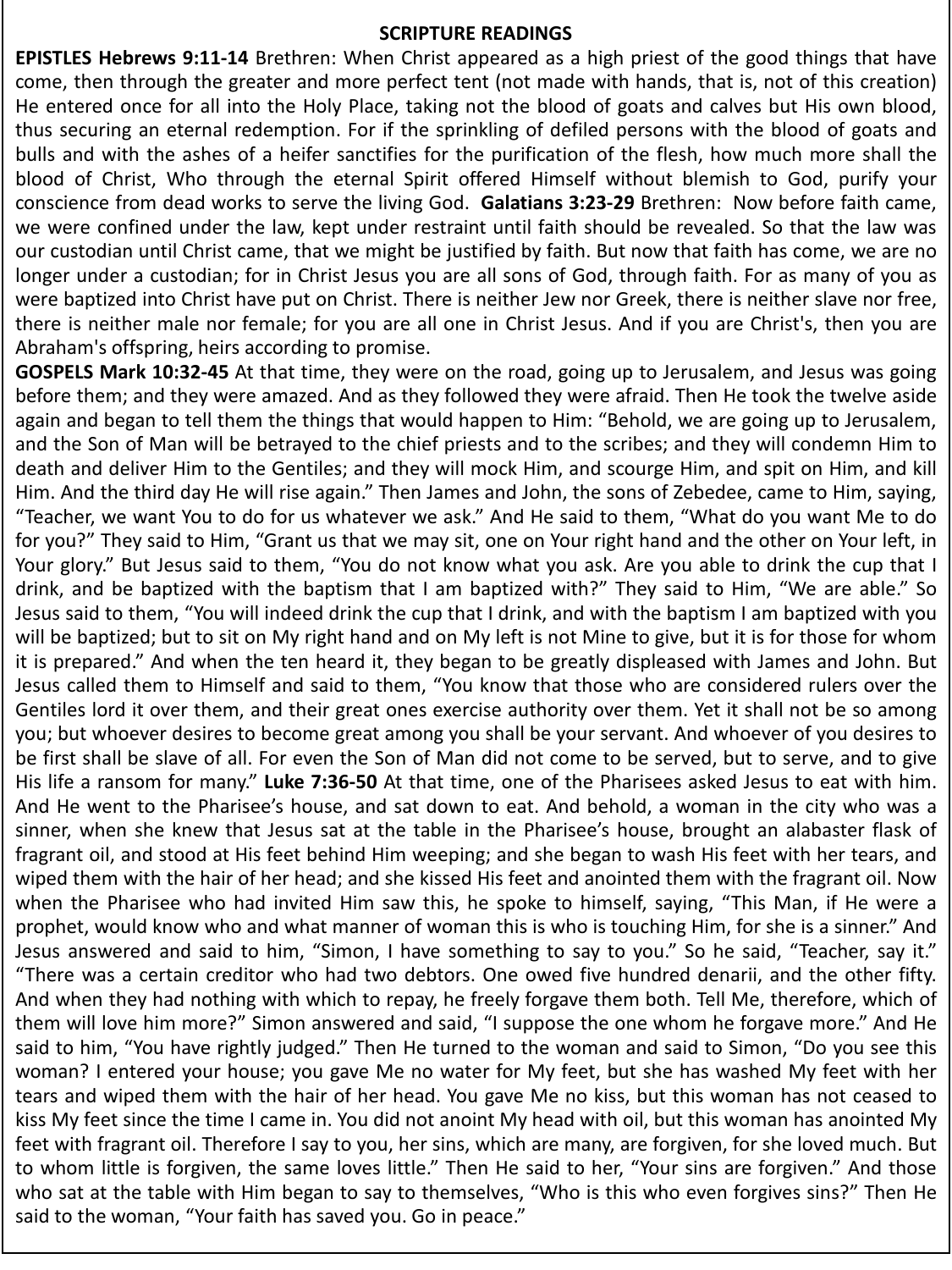#### **Prayer List**

**Memory Eternal:** Taisa, Eugenia, Pani Sarah Ellis, Al; Pauline, Sister Nonna; James, Olga, Nathan, Terry, Mary, Sara, Edward; William, Victoria, George, Joseph, Catherine, Helen, James, Sandy, Linda, Helen, Fran, Dan. All those taken from us by the Coronavirus, by sickness, violence, injury and disaster.

**For Health:** Newly Chrismated Ann Mustico and Carrie Matrona Hooper; Fr. Jason Kappanadze, Fr. Nicholas Harris, Fr. Daniel & Mat. Myra Kovalak, Fr. Herman & Mat. Cynthia Schick, Fr. Michael Oleksa; Fr. Moses Berry; Fr. Joseph Chupeck; Rdr. Thomas & Mildred, Rdr. Gabriel; Deacon John Hubchuck; Manya Turic; Shirley Cheplick; James Cowan; child Verity; Joan; Peter; Samuel, Julie; Dalona and her children Rhianna, Ashton, Domanick & LilyAnn; Yuliya; Lidia; Rachel and the child to be born to her; Juliana; John; Nancy; Christa; Ilsa; Scott & Casey, Steven; Antonina; Ryan; Deborah; Child Hannah, Joshua, Helen, Kathleen, Erica, Sherri, Ruth, Harriet, Katherine, Kristin, Sierra, Kate, David; and catechumens Charles and Sue.

**Diocesan Prayer Requests:** Archbishop PAUL (OCA Diocese of the Midwest); Archbishop BENJAMIN; Fr. Ambrose, Mat. Juliana and children Katherine, Emelia, Blaise, and Thaddeus Inlow; Fr. Michael & Mat. Juliana Speck; Fr. Sophrony Royer; Fr. David, Deacon David, Mat. Johanna & Reader Daniel Donch; Matushka Patricia Bohush; Reader Fredric; Nun Anna; Elizabeth, Morgan, Sara Perpetua, Penn, Wynne, Petr, Doug, Theo, Donna, Janet, Veronica, Joy, Catherine, Catechumen Craig, Catechumen Ryan, Child Liam, Child Bridget, Child Keira, Child Juliana; Barbara, Julio; Lyudmila; Mary Ann; Gregory, Boris; George; Porfira; Vanessa; Tatiana, Andrey, Martha; children Catherine, Josephine, Daniel & Isaiah; Deryl, Kristina; Michael, Iliya, Renee, Marie; Stephen, children Michael & John, Anastasia; Michele; Scott, Rebecca, Hannah, Elizabeth, Zach, Stephanie. In Ukraine: Fr. Andriy; Matthew; Irina. All the clergy, faithful and their families of the Diocese of New York and New Jersey. All those afflicted with the Coronavirus and those caring for them, those afflicted by sickness, violence, injury, and disaster. **Birthdays**: Robert Cusick (4/15).

#### **Parish Children:**

| Lucia   | <b>Hannah</b>                                     | <b>Jeremiah</b> | Andrew        | Mvra    | Ezekiel | Anysia  |  |  |
|---------|---------------------------------------------------|-----------------|---------------|---------|---------|---------|--|--|
| Lydia   | <b>Natalie</b>                                    | Emilia          | Patrick       | Sophia  | Dmitri  | Jonah   |  |  |
| Gabriel | Angelina                                          | John            | <b>Thomas</b> | Nikolai | Melania | Alexei  |  |  |
| Larissa | Julianna                                          | Nadia           | Gabriel       | Justus  | Samuel  | Gabriel |  |  |
| Michael | Hannah                                            | Rafael          |               |         |         |         |  |  |
|         | College Students: Anna McKane - Duke University . |                 |               |         |         |         |  |  |

Katherine McKane – Sarah Lawrence College Year Abroad at Oxford University, England • Nathan Devens – Elmira College • Larissa Cheplick – Daemen College Please give prayer requests to Fr. David, Dn. Michael, Subdcn. Walter, or a Reader. Typically, parish prayer requests remain on this list for 40 days.

## **READERS' SCHEDULE**

April 9 – April 15 Reader Dmitri (6th Week of Great Lent) April 16 – April 23 All Readers, Assigned at Church April 24: Holy PASCHA Reader William

May 7 – May 13 Reader Dmitri May 21 – May 27 Reader Samuel

April 30 – May 6 Mary-Carol Haluszczak May 14 – May 20 Reader Alexander

### **SPRING 2022 FELLOWSHIP HOUR SCHEDULE**

Contact Mat. Tamara or Mat. Katie if you need a different date.

**APRIL** *(April 1-23 Fast from Meat & Dairy)* 10 Payzant & Dudek Families 17 Cowan Family 24 Paschal Agape – Breaking The Fast!

#### **MAY**

1 Haluszczak/Holobinko Families 8 Charlanow Families 15 Karney Families 22 Weeks/Turic Families 29 Cowan

## **FELLOWSHIP HOUR SUPPLY DONATIONS ALSO WELCOME:** Napkins, small plates, coffee cups, white, round plastic tablecloths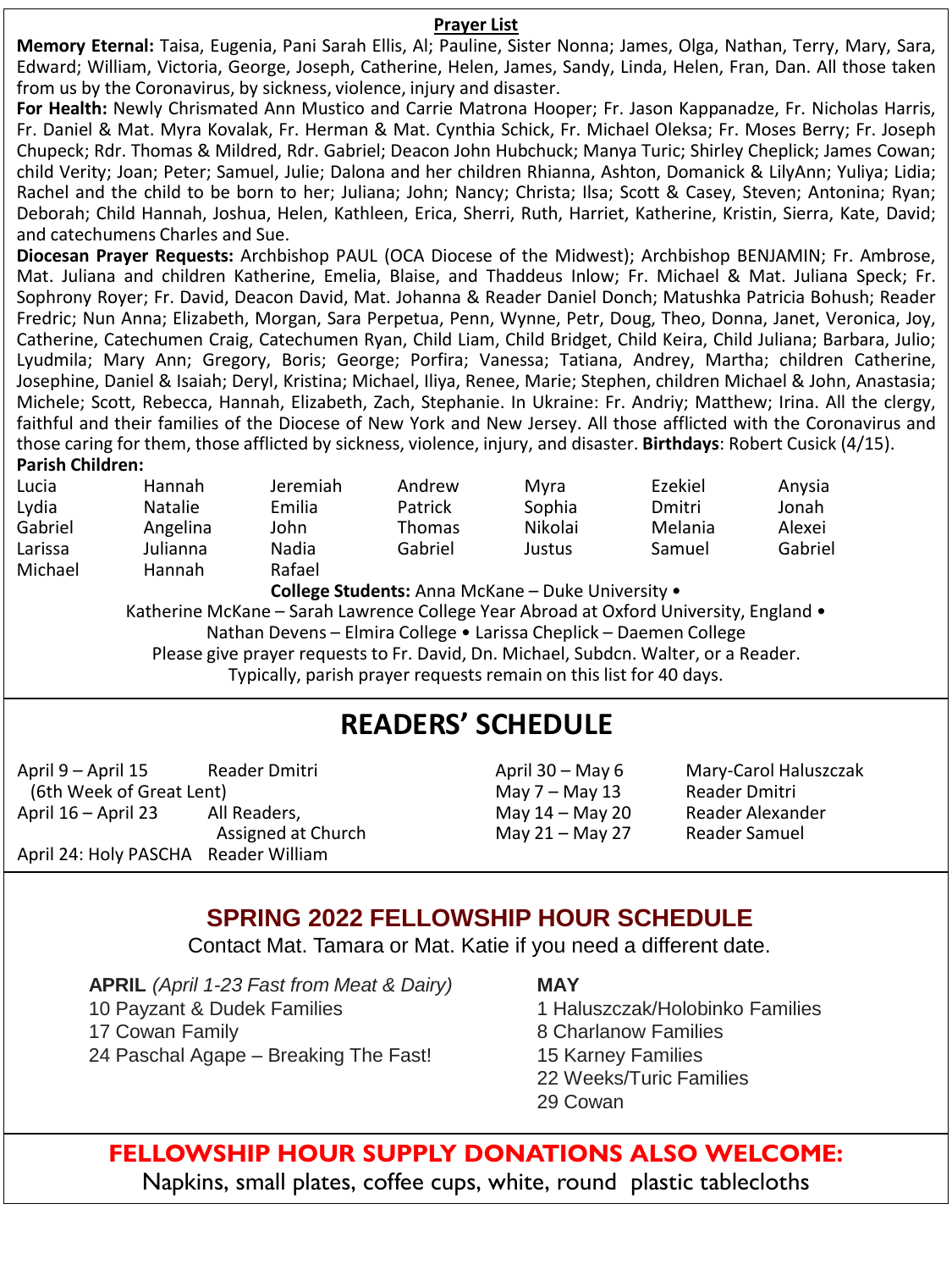### Coming up for our YOUTH & FAMILIES

|                     | Lazarus Saturday, 4/16 Children's & Families' Confessions 9am<br>10am Liturgy followed by Pancake Breakfast                      |  |  |  |  |  |
|---------------------|----------------------------------------------------------------------------------------------------------------------------------|--|--|--|--|--|
|                     | & Decorating the Church with Palms                                                                                               |  |  |  |  |  |
| Holy Friday, 4/22   | میں<br>10:30am میں Decorating our Lord's Tomb with Flowers<br>Teen Group Watch Before the Tomb 11pm-1am (sign up with Fr. David) |  |  |  |  |  |
| Holy Saturday, 4/23 | 10am Vesperal Liturgy with 15 Old Testament Readings<br>read by our Youth (sign up with Mat. Tamara)                             |  |  |  |  |  |